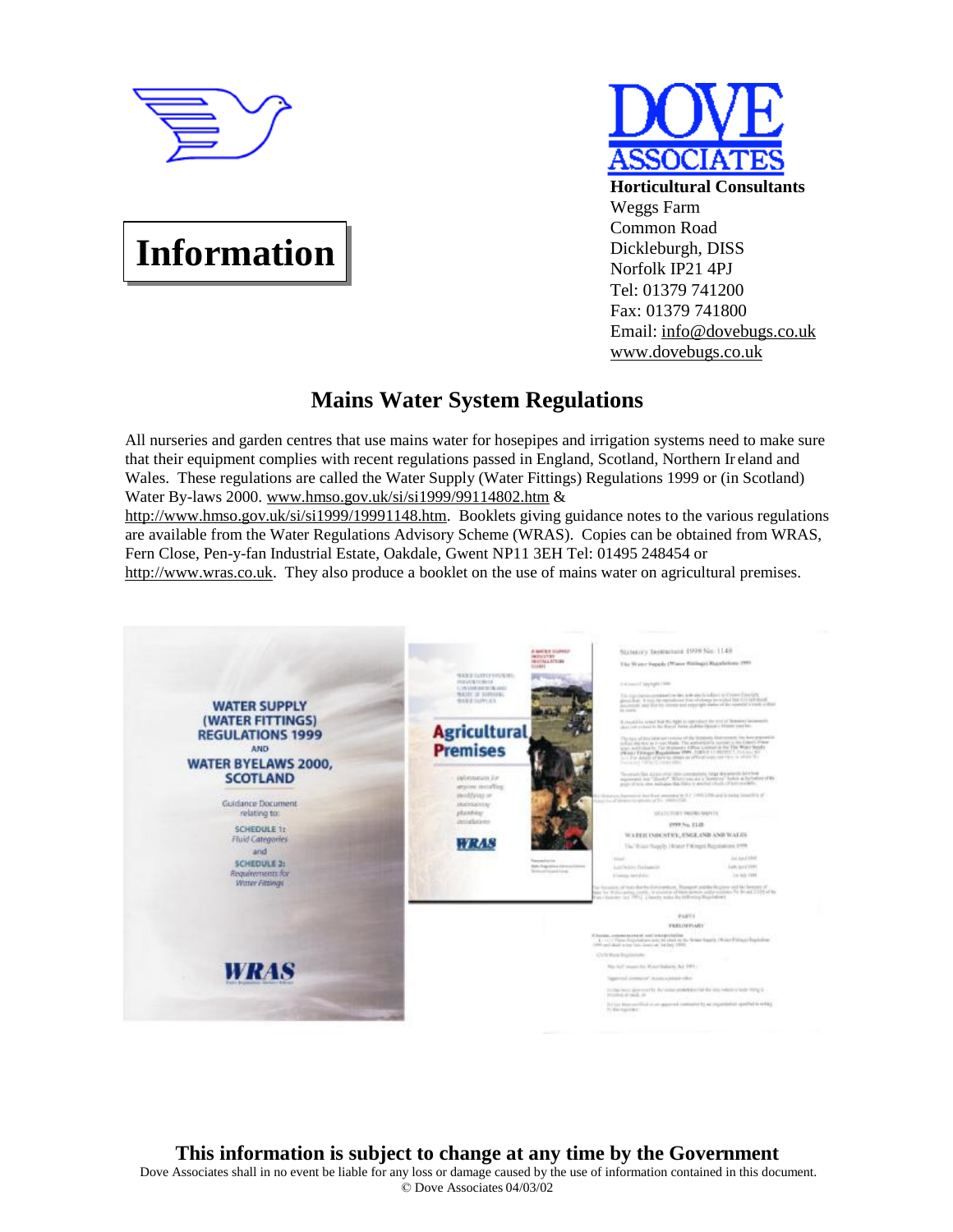The Government has placed quite high penalties on the water supply industry if they supply contaminated water; therefore they are taking quite seriously any businesses that could cause co ntamination in the event of back syphonage into the mains. Nurseries and garden centres are considered one of the high risk sites due to the use of liquid feed, pesticides and the water that remains trapped in pipes for lengthy periods of time. Most of the water suppliers in the UK are now making appointments to inspect premises to check for their compliance to these regulations and this is sometimes done on a geographical postcode basis.

#### **Contamination**

Inspectors are looking for three conditions would cause the water to fall below the EU Drinking Water Standards.

- Contamination is where a change takes place with the quality of the water or there is a deterioration of the quality supplied by the water supplier.
- Back flow is defined as flow in a direction contrary to the intended normal direction of flow.
- Cross connections is where there are any connections between the mains water supply and any other water supply that may or may not be classified as drinking quality.

Contamination can be caused by many situations on a nursery or garden centre.

- Tanks used for capillary watering systems that may have the outlet of the ball valve below ground level are subject to flooding.
- Water supplies that are used for preparation of pesticides again should have no co nnection to any tank or sprayer during the filling process. This is usually achieved with the use of an air gap in the system.
- Pipe or fitting that contains water that is not wholesome must not be connected to pipes that contain mains water unless there is adequate backflow prevention in the pipeline.
- All underground pipes should be at a minimum depth of 750mm, unless you have permission from the water undertaker for technical reasons. Pipes can be lagged or put into a duct to increase the insulation. Pipes that are placed shallower are subject to frost damage and splitting, which, again, can allow dirty water into the pipeline.
- Float operated valves must have an isolating valve in the pipeline to them to turn them off in the event of leakage.
- Spray lines, which may not completely drain at the end of each irrigation run, may have water sitting in them for several days, which can create a hazard with regards to water quality in the event of a backflow condition.
- Spray lines and hoses that are used for liquid feed applications should never have a diluter connected to them straight onto the mains. There is a risk that the fertiliser could be sucked back during low-pressure conditions.

#### **System modifications**

Within the regulations you should also contact your water undertaker and seek their approval before any work is carried out on your water system, where it is fed from the mains. Work that is not a direct connection, such as an irrigation system with a tank and pump, is actually subject to these cond itions if the water source is from the mains. Water abstracted by you from a borehole, reservoir etc is not relevent to these regulations. You need water undertakers' approval for the following extracts of the regulation that are related to horticulture:

- Extension or alteration of a water system on any premises other than a house.
- The installation of any water system laid outside a building and either less than 750mm or more than 1350mm below ground level.
- Nursery watering systems unless they are designed to be operated by hand.
- A pump or booster drawing more than 12 litre/minute.
- Where a water fitting is installed, altered by an approved contractor, the contractor shall provide a signed certificate stating that the system complies with all relevant regula tions.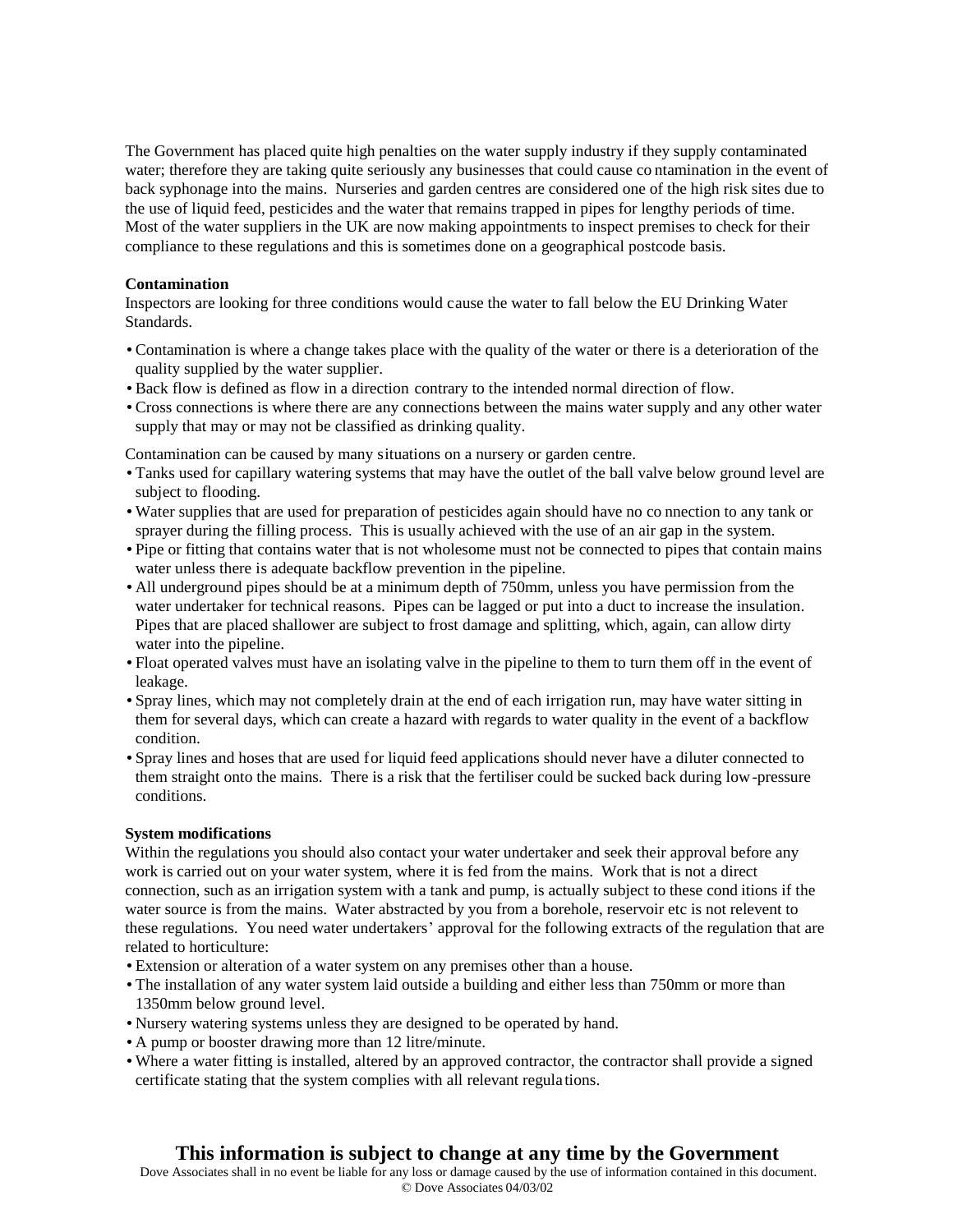#### **Enforcement**

The water undertaker can serve an enforcement notice on a business with a time limit for completion of the improvement. In such situations you can discuss the work with the water undertaker and the practical time scale for the remedial work. An enforcement notice is most likely related to contamination or leakage issues. In such a situation you should ensure that the work is carried out by or under the direction of an approved contractor.

#### **Water quality categories**

The contamination is classified into various categories according to the seriousness of contamination:

#### Fluid category **1**

Water supplied by a water company and meeting the quality requirements for drinking water.

Fluid category **2**

Water in fluid category 1 whose quality is impaired owing to a change in its temperature or the presence of substances causing a change in its taste, smell or appearance.

#### Fluid category **3**

Water which represents a slight health hazard because of the concentration of substances of low toxicity, including any water which contains chlorine, antifreeze or copper sulphate.

#### Fluid category **4**

Water that represents a significant health hazard because of the concentration of toxic substances including any fluid that contains pesticides, herbicides,fungicides or environmental organisms of potential health significance.

#### Fluid category **5**

Fluid representing a serious health hazard because of the concentration of pathogenic organisms, radioactive or very toxic substances, including any fluid which contains human waste, animal waste or pathogens from any other source.

#### **Backflow prevention systems**

There are several methods of preventing water backflow. There is no one backflow prevention system that is suitable for all situations and the appropriate one must be chosen after consultation with your water undertaker.

Backflow prevention systems may involve the incorporation of an air gap in the supply pipe from the mains, installation of double check valves or air vacuum breakers in the incoming mains. The choice for the most appropriate system needs to be made on site as it is relative to the type of incoming mains installation. In the majority of cases the provision of a water storage tank with an incoming mains operated by a ball valve is sufficient to completely isolate the irrigation system from the mains, however there may be some situations where that is not possible. In these circumstances further measures must be taken to protect the incoming mains supply. This may require the splitting up of the incoming mains into sections and treating each section separately. Providing double check valve arrangements on different branches of the pipeline may be sufficient or the fitting of double check valves on water outlets. Check with your water undertaker as to the required system of backflow prevention. The following section outlines the various backflow prevention systems available, categorising them according to the DETR guidance notes as previously mentioned.

#### **Air gap arrangements**

An air gap relates to a visible, unobstructed and complete physical air break between the lowest point of the water outlet discharge and the level of potentially contaminated fluid within a tank fitting or appliance. The distance should never be less than 20mm or twice the internal diameter of the inlet pipe whichever is greater. Water should also discharge at not more than 15 ° from the vertical centre line of the water stream.

## **This information is subject to change at any time by the Government**

Dove Associates shall in no event be liable for any loss or damage caused by the use of information contained in this document. © Dove Associates 04/03/02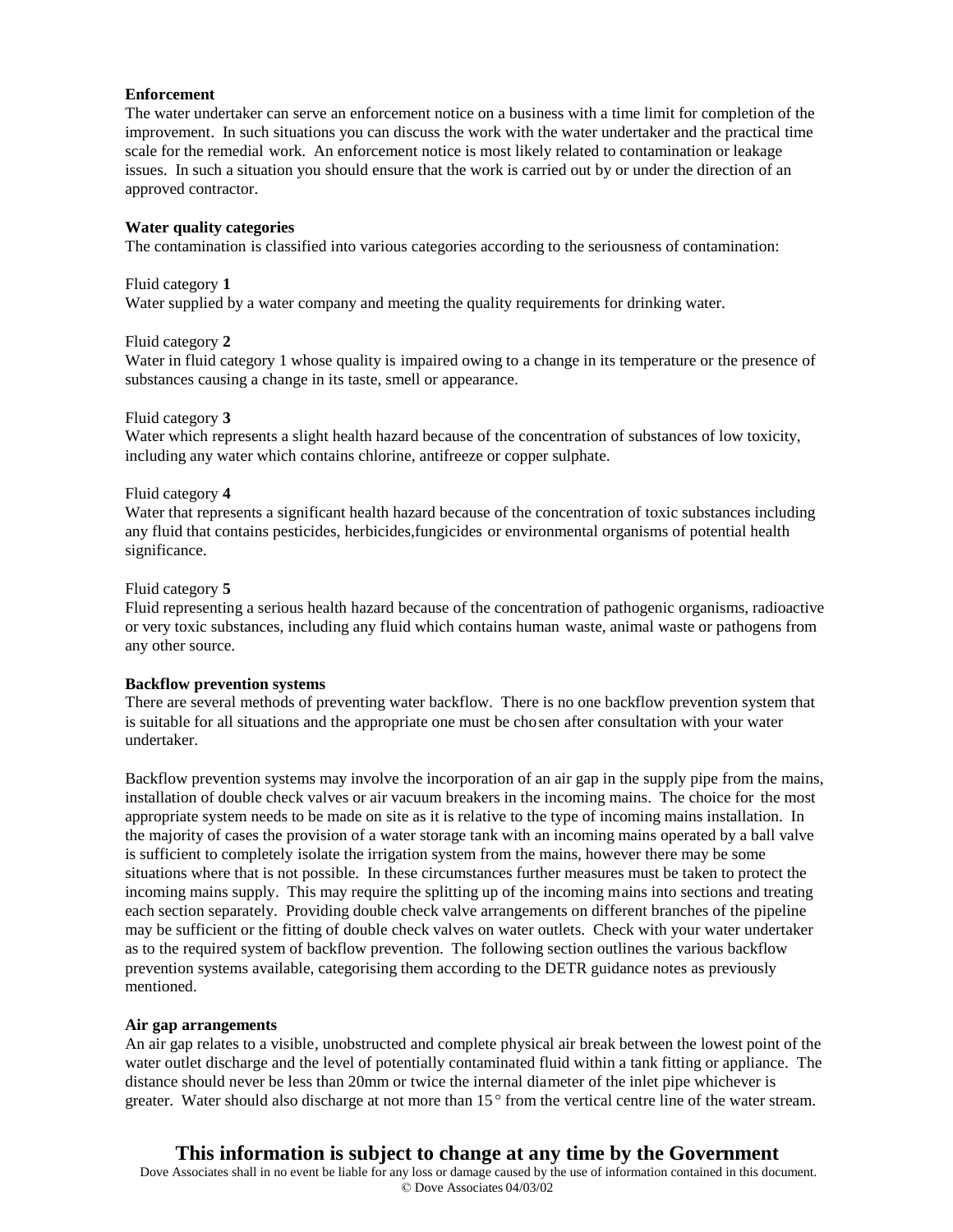Type AA – Air gap with unrestricted discharge. A non-mechanical backflow prevention arrangement of water fittings where water is discharged through an air gap into a receptacle which has at all times an unrestricted spill over to the atmosphere. This is a typical ball valve into an open topped tank with the discharge point located above the spillover level.



Type AB – Air gap with weir overflow. A non-mechanical backflow prevention arrangement of water fittings complying with Type AA, except that the air gap is the vertical distance from the lowest point of the discharge orifice which discharges into the receptacle, to the critical level of the rectangular weir overflow. This is for example where a ball valve discharges into a reservoir with overflow weir.

Critical level = level of fluid is the receptacle 2 seconds after closing the inlet, starting from the maximum fluid level.

The discharge point can be below the top of the receptacle in this arrangement.



Type AC – Air gap with vented submerged inlet and piped overflow. A non-mechanical backflow prevention arrangement of water fittings with a vented, but submerged, inlet; the air gap being measured vertically downwards from the lowest point of the air inlet to the critical level. This arrangement would be that used in a capillary sand bed with tank and drain. This only provides protection against backflow to fluid category 3 risks.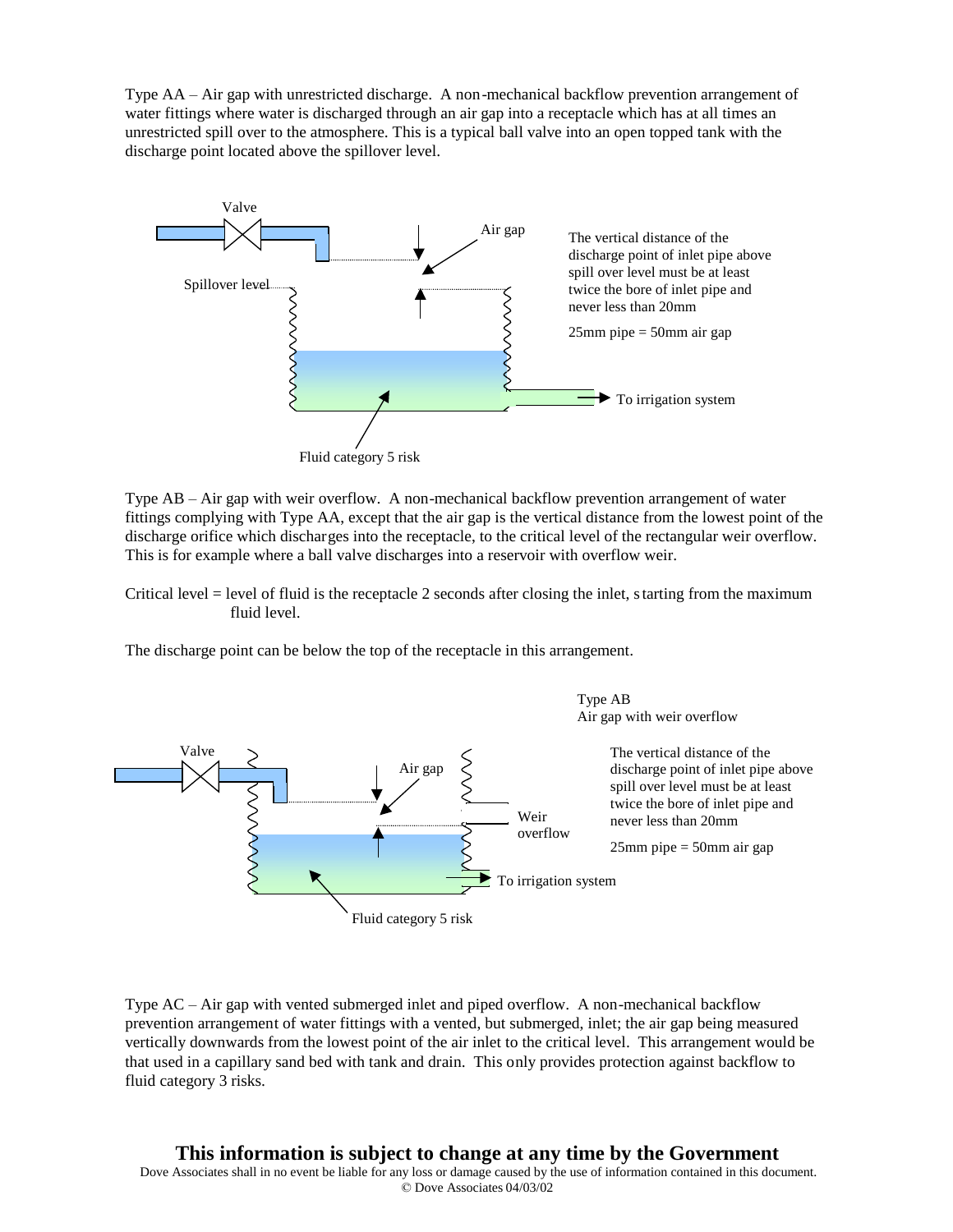

Type AC Air gap with submerged inlet and circular overflow

*Air gap with vented submerged inlet, the air gap being measured vertically downwards from the lowest point of the air inlet pipe to the critical water level*

The vertical distance of the discharge point of inlet pipe above spill over level must be at least twice the bore of inlet pipe and never less than 20mm

Type AF – Air gap with piped overflow. A non-mechanical backflow prevention arrangement of water fittings with an air gap measured downwards from the lowest point of the discharge orifice, which discharges into a tank, to the critical level. This arrangement relates to tanks with an overflow pipe such as might be used in a small mist system. It only provides protection up to fluid category 5 risks.

Separation of water in a supply pipe from water that has been used

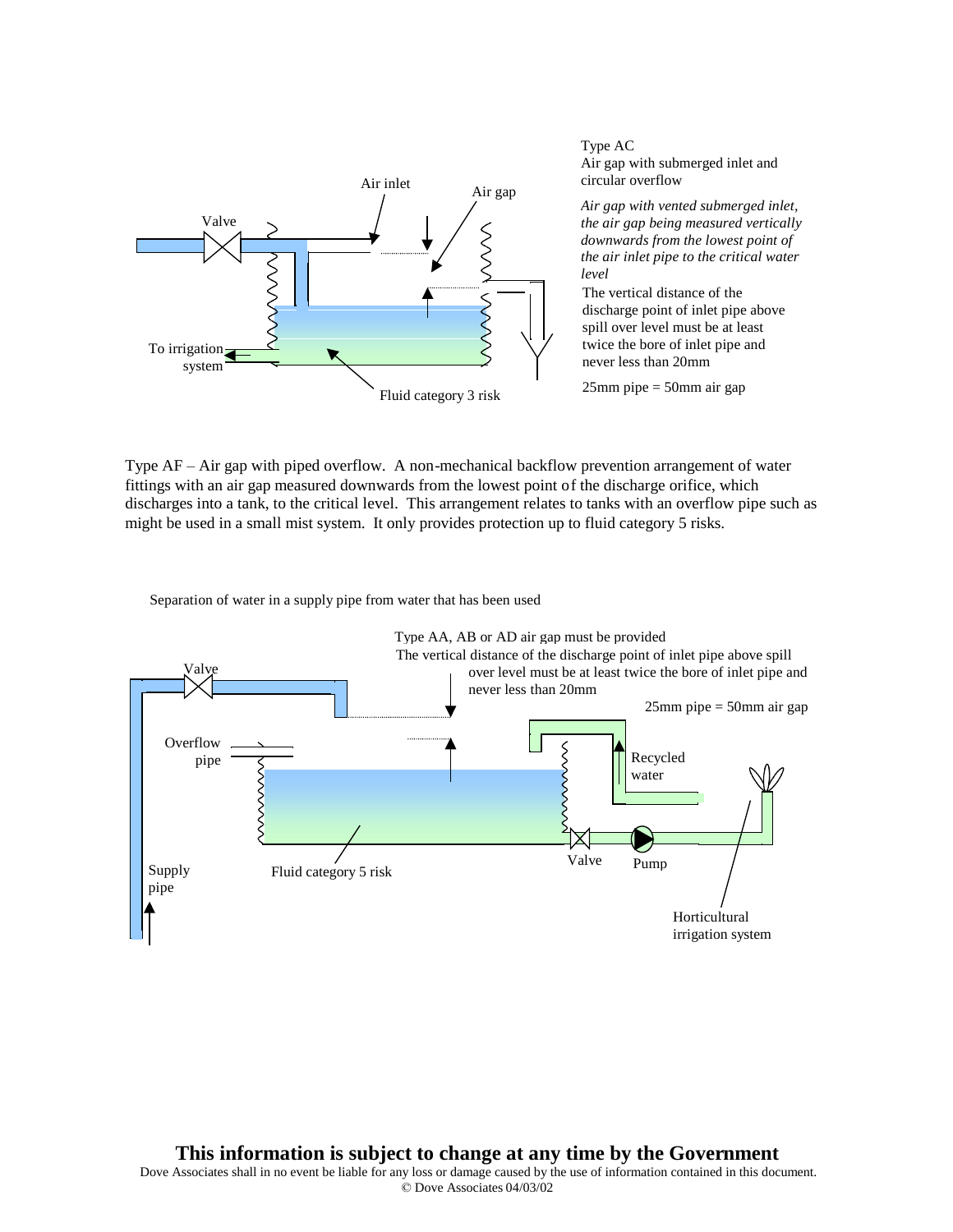| Non-mechanical backflow prevention arrangements and applicable fluid category                                |                                                                                                                                                                                                                                                                                                                                                                                                                                                                                                                      |                                                                                               |                                                   |                |
|--------------------------------------------------------------------------------------------------------------|----------------------------------------------------------------------------------------------------------------------------------------------------------------------------------------------------------------------------------------------------------------------------------------------------------------------------------------------------------------------------------------------------------------------------------------------------------------------------------------------------------------------|-----------------------------------------------------------------------------------------------|---------------------------------------------------|----------------|
| Type                                                                                                         | Description of backflow prevention arrangements                                                                                                                                                                                                                                                                                                                                                                                                                                                                      |                                                                                               | Suitable for protection against<br>fluid category |                |
|                                                                                                              |                                                                                                                                                                                                                                                                                                                                                                                                                                                                                                                      |                                                                                               | Backpressure                                      | Back siphonage |
| AA                                                                                                           | Air gap with unrestricted discharge above spill over level                                                                                                                                                                                                                                                                                                                                                                                                                                                           |                                                                                               | 5                                                 | 5              |
| AB                                                                                                           | Air gap with weir overflow                                                                                                                                                                                                                                                                                                                                                                                                                                                                                           |                                                                                               | 5                                                 | $\overline{5}$ |
| AC                                                                                                           | Air gap with vented submerged inlet                                                                                                                                                                                                                                                                                                                                                                                                                                                                                  |                                                                                               | 3                                                 | 3              |
| AD                                                                                                           | Air gap with injector                                                                                                                                                                                                                                                                                                                                                                                                                                                                                                |                                                                                               | 5                                                 | $\overline{5}$ |
| AF                                                                                                           | Air gap with circular overflow                                                                                                                                                                                                                                                                                                                                                                                                                                                                                       |                                                                                               | $\overline{4}$                                    | $\overline{4}$ |
| AG                                                                                                           | Air gap with minimum size circular overflow determined by                                                                                                                                                                                                                                                                                                                                                                                                                                                            |                                                                                               | $\overline{3}$                                    | 3              |
|                                                                                                              | measure or vacuum test                                                                                                                                                                                                                                                                                                                                                                                                                                                                                               |                                                                                               |                                                   |                |
| AUK1                                                                                                         | Air gap with interposed cistern (For example, a WC suite)                                                                                                                                                                                                                                                                                                                                                                                                                                                            |                                                                                               | 3                                                 | 5              |
| AUK2                                                                                                         | Air gaps for taps and combination fittings (tap gaps)<br>discharging over domestic sanitary appliances, such as a<br>washbasin, bidet, bath or shower tray shall not be less than the<br>following:                                                                                                                                                                                                                                                                                                                  |                                                                                               | X                                                 | 3              |
|                                                                                                              | Size of tap or<br>combination fitting                                                                                                                                                                                                                                                                                                                                                                                                                                                                                | Vertical distance of bottom<br>of tap outlet above spill-over<br>level of receiving appliance |                                                   |                |
|                                                                                                              | Not exceeding $G\frac{1}{2}$ "                                                                                                                                                                                                                                                                                                                                                                                                                                                                                       | 20 <sub>mm</sub>                                                                              |                                                   |                |
|                                                                                                              | Exceeding G1/2" but<br>not exceeding $G^3/4$ "                                                                                                                                                                                                                                                                                                                                                                                                                                                                       | 25mm                                                                                          |                                                   |                |
|                                                                                                              | Exceeding $G^3/4$ "                                                                                                                                                                                                                                                                                                                                                                                                                                                                                                  | 70mm                                                                                          |                                                   |                |
| AUK3                                                                                                         | Air gaps for taps or combination fittings (tap gaps)<br>discharging over any higher risk domestic sanitary appliances<br>where a fluid category 4 or 5 is present, such as:<br>a.any domestic or non-domestic sink or other appliance; or<br>b. any appliance in premises where a higher level of<br>protection is required, such as some appliances in hospitals or<br>other health care premises,<br>shall not less than 20mm or twice the diameter of the inlet<br>pipe to the fitting, whichever is the greater. |                                                                                               | $\mathbf X$                                       | 5              |
| DC                                                                                                           | Pipe interrupter with permanent atmospheric vent                                                                                                                                                                                                                                                                                                                                                                                                                                                                     |                                                                                               | X                                                 | 5              |
| Notes:                                                                                                       |                                                                                                                                                                                                                                                                                                                                                                                                                                                                                                                      |                                                                                               |                                                   |                |
| X indicates that the backflow prevention arrangement or device is not applicable or not acceptable for<br>1. |                                                                                                                                                                                                                                                                                                                                                                                                                                                                                                                      |                                                                                               |                                                   |                |

protection against backpressure for any fluid category within water installations in the UK.

2. Arrangements incorporating Type DC devices shall have no control values on the outlet of the device; they shall be fitted not less than 300mm above the spill over level of a WC pan, or 150mm above the sparge pipe outlet of a urinal, and discharge vertically downwards.

3. Overflows and warning pipes shall discharge through, or terminate with an air gap, the dimension of which should satisfy a Type AA air gap.

#### **Backflow prevention arrangements**

Type BA – Verifiable backflow preventer with reduced pressure zone. A mechanical backflow prevent ion device consisting of three pressure zones with differential non-return valves that will operate when potential backflow conditions occur or there is a malfunction of the valve. Provides protection up to fluid category 4. Information and guidance on use and installation is available from WRAS (see website [www.wras.co.uk\)](http://www.wras.co.uk).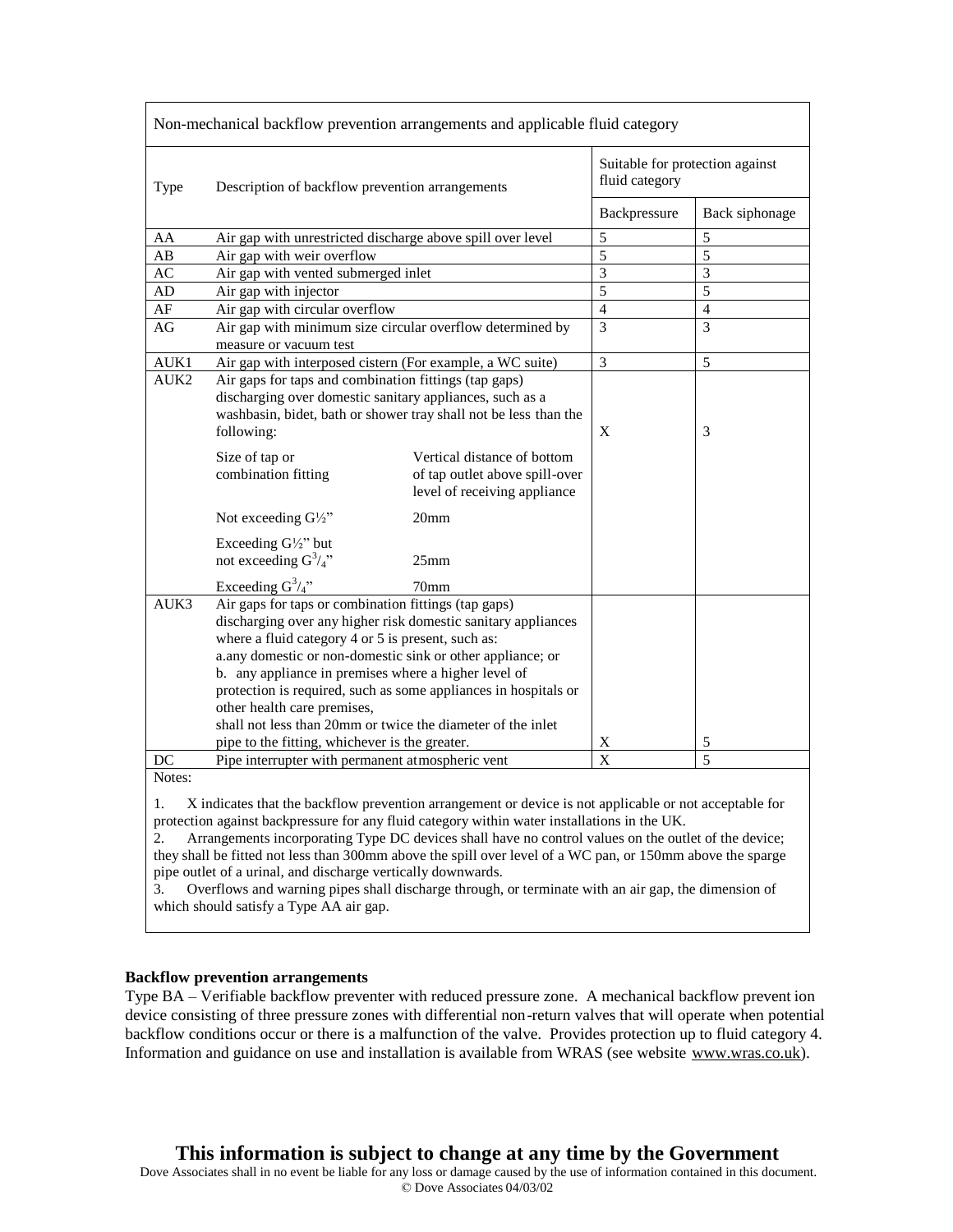Type DA – Anti-vacuum valve (or vacuum breaker). A mechanical backflow prevention device with an air inlet which is closed when water within the device is at or above atmospheric pressure but which opens to admit air if a vacuum occurs at the inlet. Provides protection up to fluid category 3.

Type ED – Non-verifiable double check valve. This is a mechanical backflow prevention device consisting of two single check valves in series, which will permit water to flow from upstream to downstream but not in the reverse direction. Provides protection up to fluid category 3.



**Type ED** Non-variable double check valve

Type HA – Hose union backflow preventer. This is usually a portable device which is a mechanical backflow prevention device fitted to the outlet of a hose union tap and consisting of a single check valve with air inlets that open if the flow of water ceases.



**Type HA** Hose union backflow preventer

*Not to be used in new installations. Only permitted outside for fitting to existing hose union taps that do not incorporate any backflow prevention device.*

*This is vulnerable to damage by freezing and needs to be protected or drained in winter.*

#### **Type HUK 1**

Hose union tap incorporating verifiable double check valve

*Not to be used in new installations. Only permitted outside for replacement of existing hose union taps that do not incorporate any backflow prevention device.*

*This is vulnerable to damage by freezing and needs to be protected or drained in winter.*

#### **This information is subject to change at any time by the Government**

Dove Associates shall in no event be liable for any loss or damage caused by the use of information contained in this document. © Dove Associates 04/03/02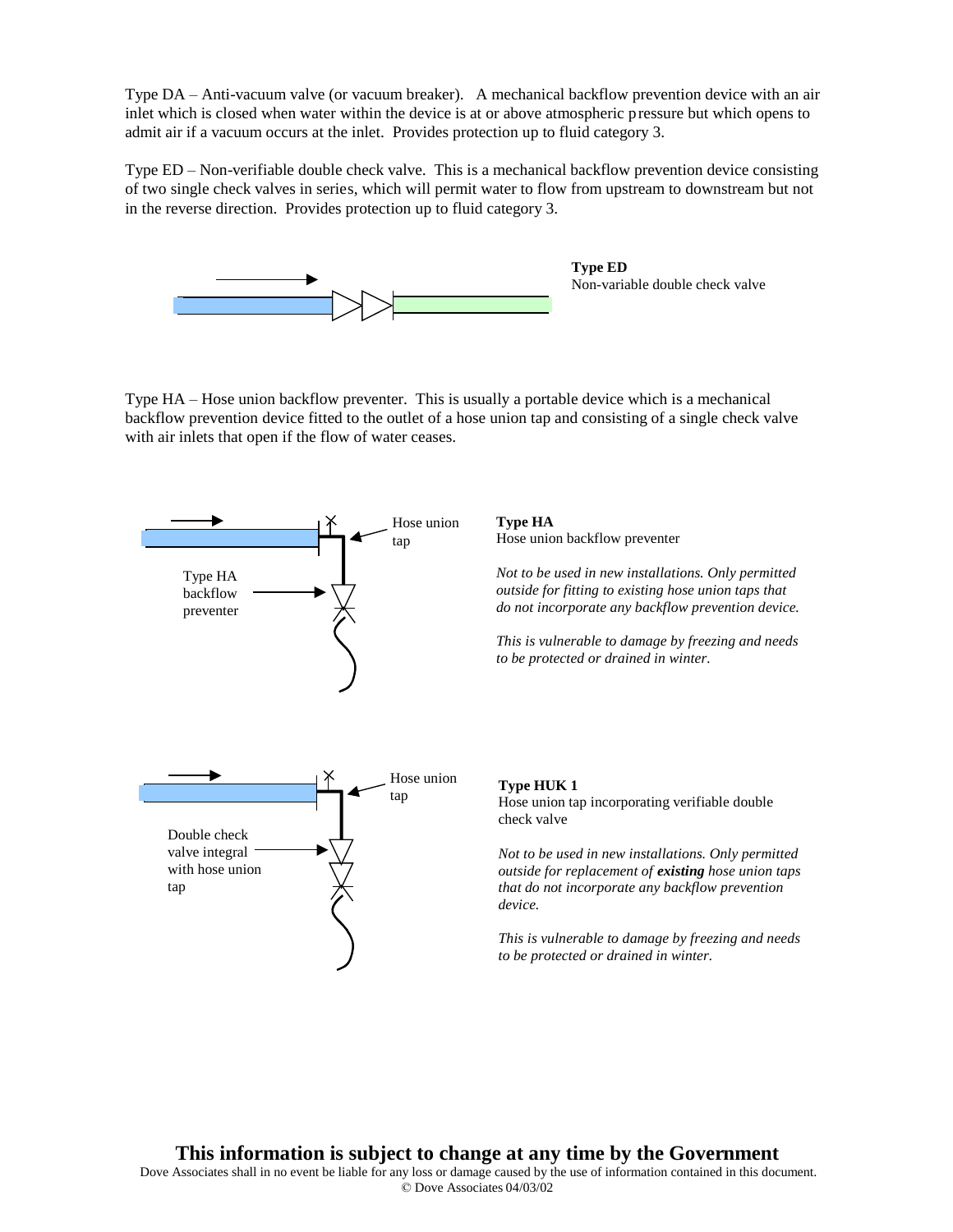

Backflow protection to external hose taps. Note that these systems may need approval from Water authorities in commercial situations



Drip irrigation where ground is level or sloping away from building

#### **This information is subject to change at any time by the Government**

Dove Associates shall in no event be liable for any loss or damage caused by the use of information contained in this document. © Dove Associates 04/03/02